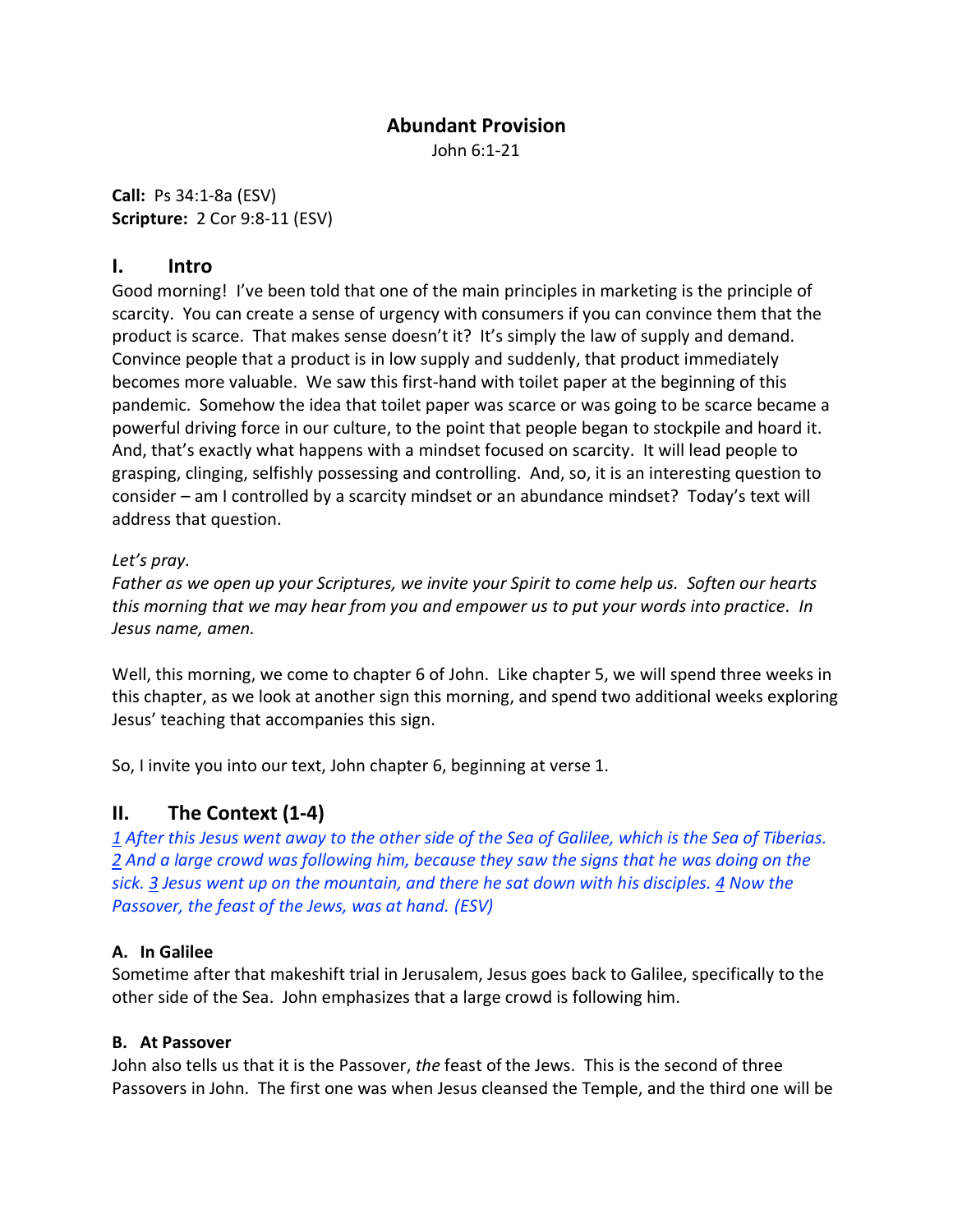his crucifixion. And, this gives me a chance to explain the importance of feasts in John.

#### **C. The Feasts**

Cultures are built around festivals and holidays, because it is through them that we tell our cultural stories and share our cultural customs. Many times, these festivals are built around the seasons. In a few weeks, we will celebrate Thanksgiving, which tells an historical story, but also celebrates the harvest. We also celebrate Christmas, Presidents Day, Easter, Memorial Day, Independence Day, Labor Day, etc. Children know these holidays better than anyone because they get off school. Our cultural year revolves around these holidays. Some are very important to our faith, some are not. And, there are themes and symbols related to these holidays which we all understand. Like this cornucopia behind me thanks to Barb Jensen for making it for us. We think Thanksgiving when we see it.

The ancient Jewish world was no different. A year for a Jew in Jesus' day revolved around the feasts. The three greatest feasts were Passover, Pentecost and Tabernacles. We will visit each one in our studies in John. In the Jewish world, their festivals pointed entirely to their history, which is God's story. And, so, for the Jews, the feasts were times to remember and renew, remember what God had done and renew hope for what God would do in the future. Remember and renew.

#### **D. The Feast of Passover**

Today we come to the feast of Passover. Passover was a time to remember God's great acts of salvation, when God set His people free from slavery in Egypt. During Passover, the Jews remember with sorrow the bitter suffering of their ancestors at the hands of the Egyptians. During Passover, the Jews remember with humility the sprinkled blood of the lamb which protected them as the angel of death passed through Egypt. This blood caused judgment to "pass over" their homes. During Passover, the Jews remember with awe the power of God and how the Living God parted the Red Sea. The freed people could "pass over" to the other side and escape the pursuing armies of Pharaoh. And during Passover, the Jews remember with gratitude the gracious gifts of God, how the Living God miraculously provided manna from heaven and the flesh of quail so the people could survive in the wilderness. All of those themes and symbols, and all of the accompanying scriptures would be in the forefront of their minds during the feast of Passover.

But, Passover was also a time to renew hope. Moses was the main man of Passover. If you remember last week, we ended our study in chapter 5 discussing Moses. Moses was the one who led Israel out of bondage to freedom. And he was the one who prayed for the manna from heaven. But, he was also the one who promised that one day God would send another leader, like himself, to speak God's Words to His people. Deuteronomy 18 says this, *"The LORD your God will raise up for you a prophet like me from among you, from your fellow Israelites. You must listen to him" (Deut 18:15).* And, by the first century, there was the growing expectation that during some Passover feast, the Prophet like Moses would come. And, not only come, but bring with him the same miraculous deliverance and the same miraculous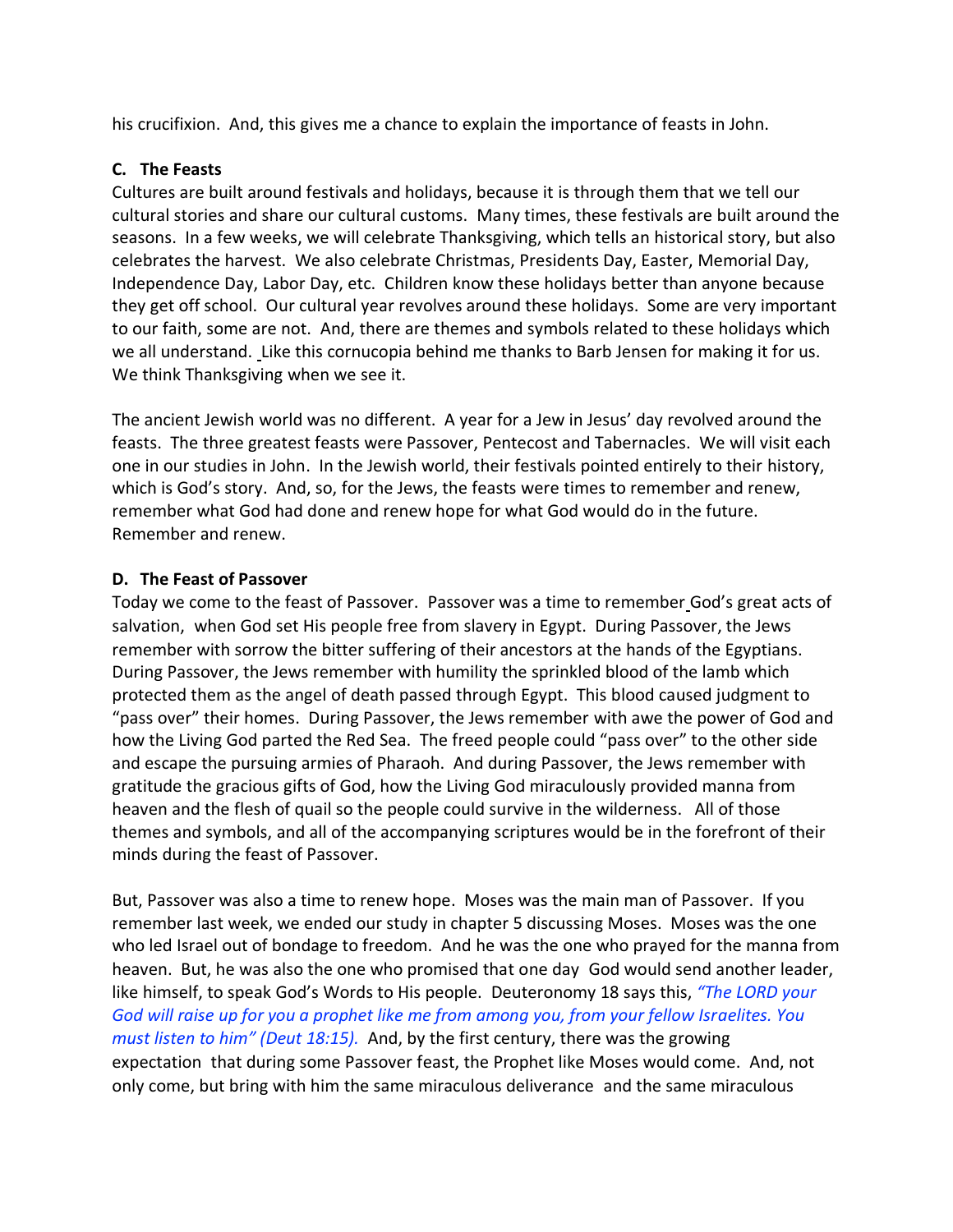provision of God. For there was even a saying in the  $1<sup>st</sup>$  century that went like this: "As was the first redeemer, so will be the final redeemer; as the first redeemer caused the manna to fall from heaven, even so shall the second redeemer cause manna to fall" (Johnson).

Now we are ready to hear our story, verse 5.

# **III. The Abundant Provider (5-13)**

*5 Lifting up his eyes, then, and seeing that a large crowd was coming toward him, Jesus said to Philip, "Where are we to buy bread, so that these people may eat?"* <u>6</u> *He said this to test him, for he himself knew what he would do. 7 Philip answered him, "Two hundred denarii worth of bread would not be enough for each of them to get a little." 8 One of his disciples, Andrew, Simon Peter's brother, said to him, 9 "There is a boy here who has five barley loaves and two fish, but what are they for so many?" 10 Jesus said, "Have the people sit down." Now there was much grass in the place. So the men sat down, about five thousand in number. 11 Jesus then took the loaves, and when he had given thanks, he distributed them to those who were seated. So also the fish, as much as they wanted. 12 And when they had eaten their fill, he told his disciples, "Gather up the leftover fragments, that nothing may be lost." 13 So they gathered them up and filled twelve baskets with fragments from the five barley loaves left by those who had eaten. (ESV)*

## **A. The Compassion of Jesus**

The feeding of the 5000 is the only miracle recorded in all four Gospels (Matthew 14:13-21; Mark 6:31-44; Luke 9:12-17; John 6:1-14). And, this number doesn't include the women and children, so there are probably around 8,000, 9,000 or 10,000 people at this feast. John tells us that Jesus lifts up his eyes, sees the large crowd and becomes aware of their needs. And filled with compassion, wants to provide food for them.

## **B. The Test by Jesus**

He turns to Philip and asks him where to buy bread. But, this is a "test." Philip, this is only a test. John is continuing with the theme of the exodus, when the Israelites were tested by God in the wilderness. And, just like those Israelites of old, Philip fails the test. He looks at the crowd and responds skeptically that 200 denarii of bread would not be sufficient to feed such a large crowd. A denarius was the equivalent of a full day's wages. 200 denarii would be the equivalent of 6 months of wages.

Think about it. Philip has seen Jesus turn water into wine. He has seen Jesus heal an official's son. He has seen him heal a man who had been lame for 38 years. And, those are only the miracles John has recorded. Who knows how many others Jesus has done by now. This is a test for Philip. Will he focus on the scarcity or will he focus on the one who is standing next to him? Philip looks at the scarcity.

At this point, Andrew shows up. And, he shows up with a picnic lunch brought by a little boy. If you remember, Andrew is the one always bringing people to Jesus. This time he brings a boy, let's call him Sammy.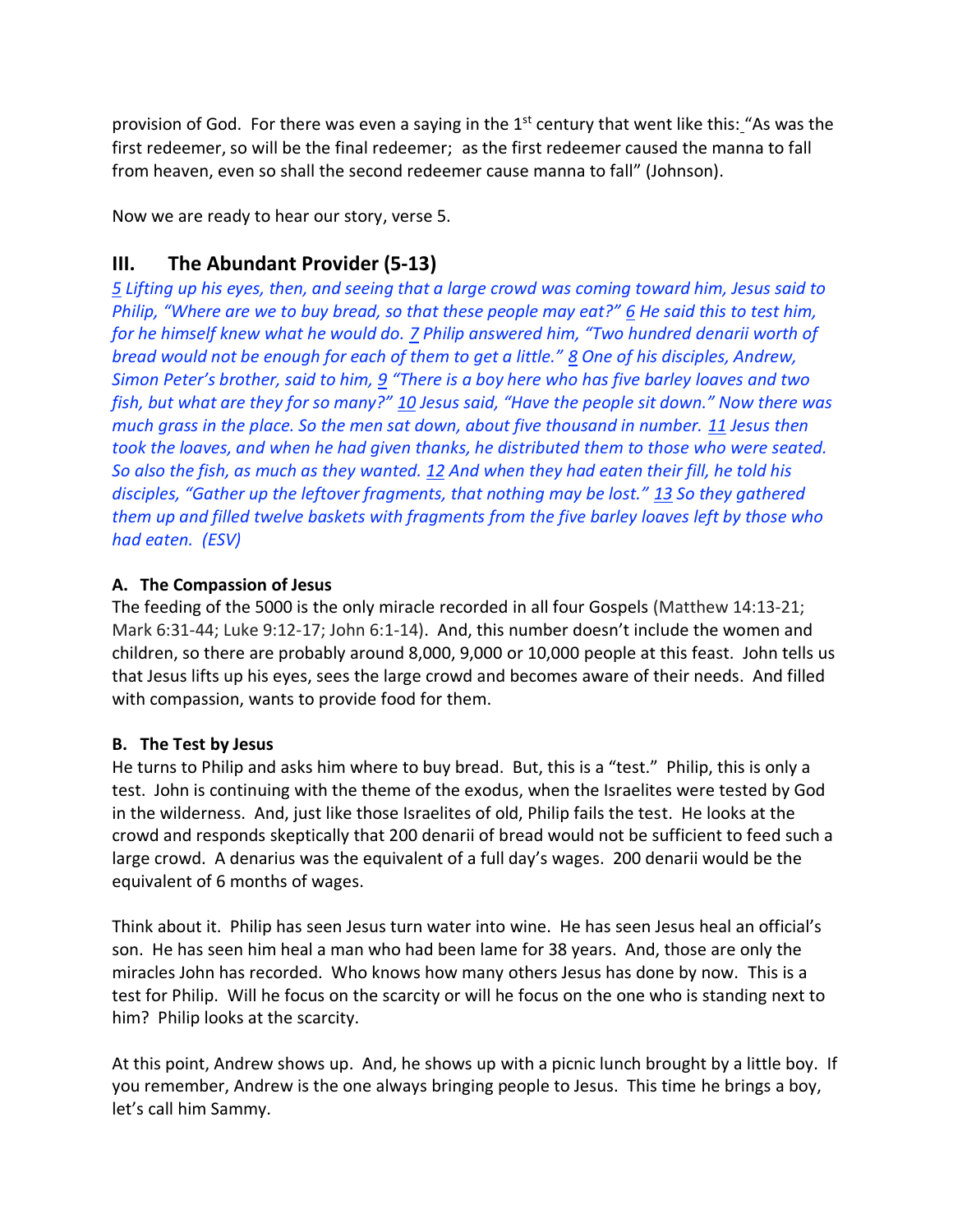Sammy's mom packed him a good lunch that day, probably all Sammy could carry, *"five barley loaves and two fish"* (6:9). At that time, barley loaves were the bread of the very poor. And, the fish would have been pickled fish about the size of sardines that were famous throughout the Roman empire.

Whereas Philip focused on the scarcity of money and responded skeptically, Andrew focuses on the scarcity of the lunch and responds hopelessly with, *"What are they for so many?"* He is like Eeyore. Winnie the Pooh asked Eeyore, "Lovely day, isn't it?" Eeyore responds with, "Wish I could say yes, but I can't."

Both Philip and Andrew fail the test. They are focused on the scarcity of resources. But, don't we do the same thing? As we look out at all the needs around us – and there are many these days – don't we ask, "How far can my little, tiny resources go?"

Jesus has an answer. He says, *"Have the people sit down"* (6:10). Hold it, what Jesus? Sitting down does not solve the problem. Once again, Jesus' response to the crisis does not seem immediately to solve the problem.

#### **C. The Sign by Jesus**

After the crowd sits down, Jesus takes the loaves and fish and gives thanks. Next, he distributes the bread and the fish "*as much as they wanted*" (6:11), and John says, the large crowd *"had eaten their fill"* (6:12). The crowd is filled full. In other words, they had to loosen their belts to walk home. The miracle isn't even stated. It just happens.

Jesus then instructs the disciples to pick up the leftovers. And, there were 12 baskets left over, implying that each disciple brought back a basket-full of leftovers. Now, these baskets are not small bread baskets like what we place on our tables. They were probably large backpack size containers that the Jews were known to carry with them so they could carry their own food to observe their food laws. Why 12? Most people see here an allusion to the 12 tribes of Israel or the 12 disciples. Maybe the point is that Jesus is more than enough for the upcoming mission of the 12 in distributing the bread of life to the world?

#### **D. Abundant Provision**

Or maybe the number isn't as important as the overly extravagant abundance of Jesus. I run out of words at this point! If this is the creator of the world, don't you think he would have known exactly how much bread and fish to make! This is a ginormous miracle! But we are so used to it, it doesn't hit us.

### **1. The Abundant Creator**

Imagine if you were there! What did this look like? Jesus takes a small piece of bread and two small fish and makes more of it very quickly. How long does it take to bake bread? I'm not a baker, but I'm pretty sure it doesn't happen instantaneously. And, how long does it take to make more fish? I have no clue – probably depends on the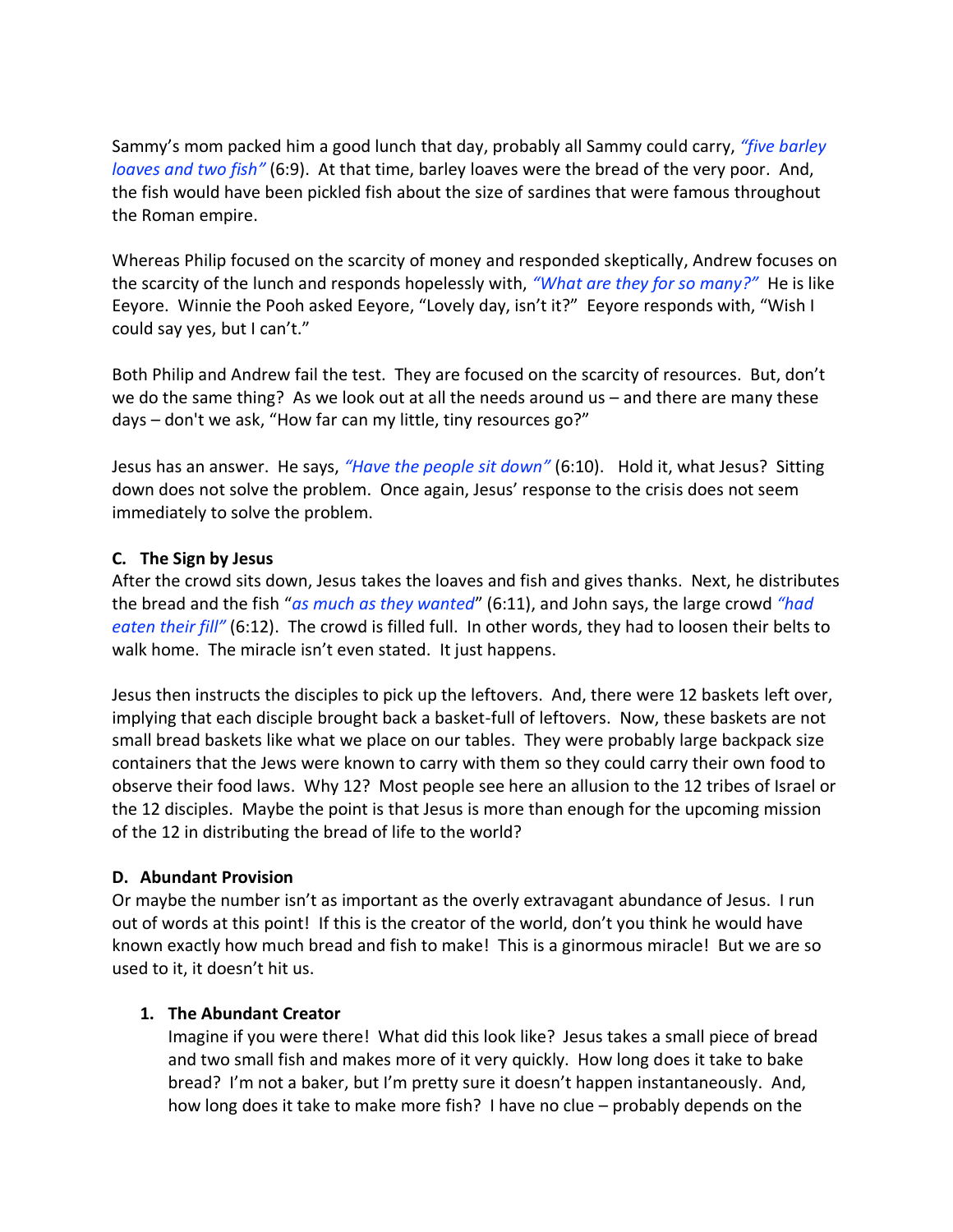species of fish, but I know one thing, it doesn't happen instantaneously either. But, then again, John prepared us by saying, *"In the beginning was the Word and the Word was with God and the Word was God… and all things came into being through him... And, the Word became flesh and dwelt among us"* (1:1, 3, 14). Jesus is the creator God doing what the creator God does. He ginormously creates in overly extravagant abundant ways.

#### **2. The Abundant Lover**

But, not only that, he is providing for human need. The physical world matters to Jesus. Which means, *"For God so loved the world"* is not some abstract theoretical love (John 3:16). This is real, concrete love in action. Real, overly extravagant abundant concrete love! Jesus is the abundant lover.

### **3. The Abundant Partner**

But, not only that, John's telling of the story includes one small detail that is not included in the other Gospels. What is it? John says that the bread and fish come from a little boy. Little Sammy. Sammy is used by Jesus to do this ginormous deed. Jesus does not create the bread and fish out of thin air, ex nihilo. For whatever reason, Jesus cannot do his work without the help of Sammy. I can just see Sammy burst into his home that evening telling his mom about what happened: "MOM! You would never believe what happened today! Jesus *and I* used your lunch to feed a whole crowd of people!" Jesus uses Sammy to do this miracle! And, he uses little old you and me to provide for the needs of people today. Little old us.

Jesus is the God of abundance. As Darrell Johnson says, "Jesus seems to know and be connected to another world, a world of great abundance and great love!" Don't you want to be connected to that world? I sure do! He sees us in our needs and takes small stuff, and out of that small stuff, provides much, much more. Which is why, in the face of all those people, he can give thanks for the small. When Jesus enters the picture, he can take into his hand what is there, give thanks for it and then provide overly, extravagantly, abundantly much more than we could ever think or imagine. We think our offerings – time, energy, resources, ourselves – don't amount to much and yet, "little is always much in the hands of the God of abundance" (Barclay, 239).

Now, we see the response, verse 14.

## **IV. The Response (14-15)**

*14 When the people saw the sign that he had done, they said, "This is indeed the Prophet who is to come into the world!" 15 Perceiving then that they were about to come and take him by force to make him king, Jesus withdrew again to the mountain by himself. (ESV)* 

### **A. The Temptation**

Maybe this is John's version of Jesus' temptation? If you remember the temptations from the other Gospels, there are three specific temptations. But, essentially in all three, Jesus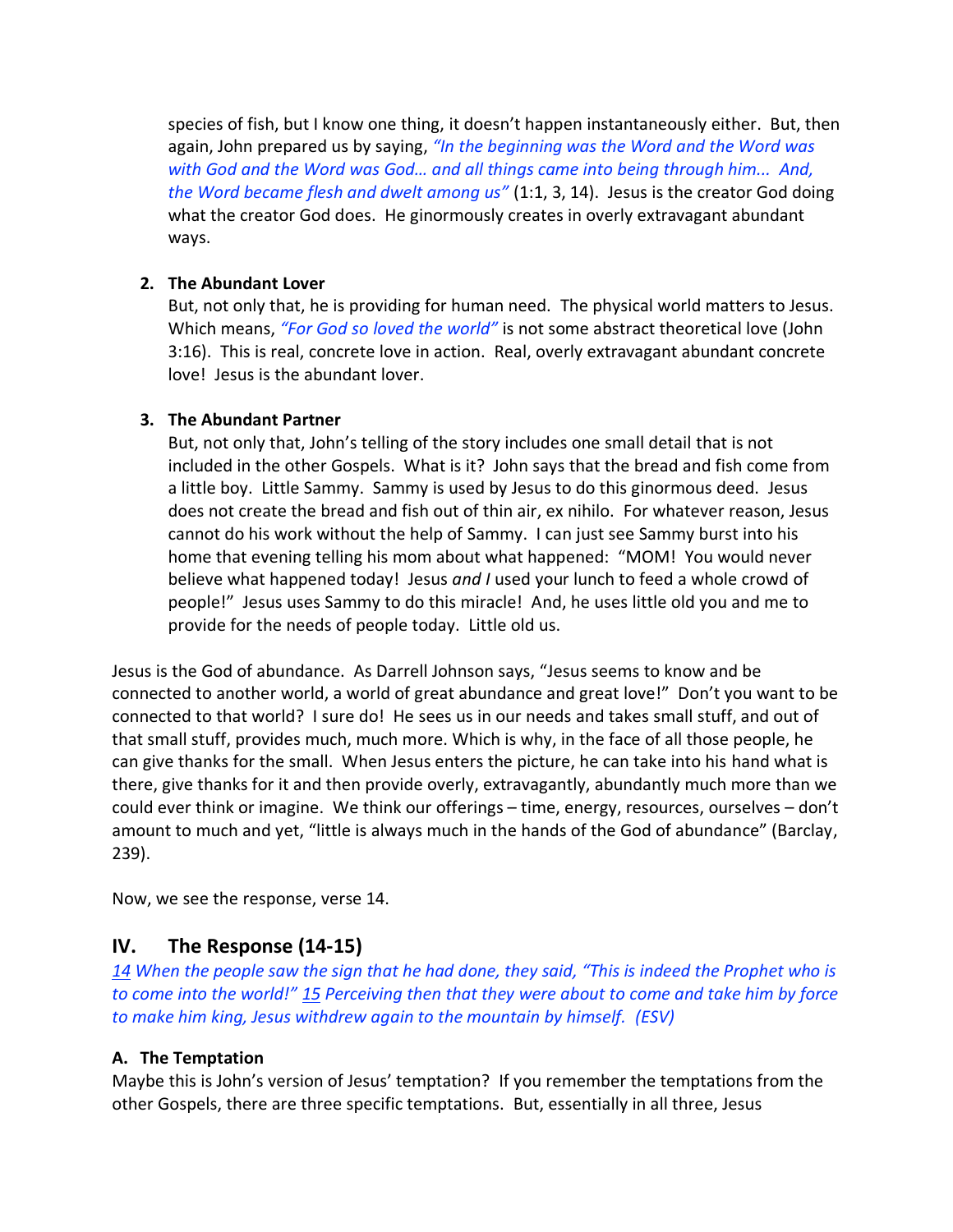is tempted to use his power in the wrong way. He's tempted to use his power for himself, autonomously from God. But He resists as he does here in John.

## **B. The Prophet**

As we alluded to earlier, these people see Jesus as the prophet promised by Moses in Deuteronomy, which he is. But, then they put their agenda and priorities on him, wanting him to be a political Messiah. The Jewish people were looking for a king like David who would ride into town on a white stallion and take out all those bad Romans! But, Jesus will not be a political Messiah. He will not be the next Alexander the Great, crushing people to promote himself. He will be a sacrificial servant, reigning in love from a cross. I think of the Philippians hymn Paul says Jesus did not think of his own interests, but of the interests of others. In doing so, he becomes a servant, surrendering his rights and privileges, obeying the Father to the point of death.

## **C. The Refuge**

Jesus gets wind of the people's plan and retreats to be with his Father. Most commentators think that Jesus retreated to the Eremos cave when he wanted to get away from the crowds. This cave is high on the hillside west of Bethsaida, overlooking the Sea of Galilee. He could find shelter there, be with his Father and still keep an eye on the lake, and in this case, he could still keep an eye on his disciples.

Verse 16.

## **V. The Water Walker (16-21)**

*16 When evening came, his disciples went down to the sea, 17 got into a boat, and started across the sea to Capernaum. It was now dark, and Jesus had not yet come to them. 18 The sea became rough because a strong wind was blowing. 19 When they had rowed about three or four miles, they saw Jesus walking on the sea and coming near the boat, and they were frightened. 20 But he said to them, "It is I; do not be afraid." 21 Then they were glad to take him into the boat, and immediately the boat was at the land to which they were going. (ESV)*

## **A. The Storm**

In all four Gospels, this scene happens after the feeding of the 5000. That seems to imply that we should continue with our Exodus theme in understanding this scene. As God controlled the waters of chaos at the Red Sea in the Exodus, so Jesus, being the same God, controls the waters of chaos here.

The disciples get back into the boat to go back across the lake, essentially going from the northeast side of the lake to the northwest side of the lake. And, it is dark. It could be that John tells us it is dark because Jesus is not with the disciples. A storm arises. The Sea of Galilee is famously known to have strong storms approach quickly. Fishermen particularly dreaded these storms because the wind is so strong, it is impossible to row against. In this case, the disciples row out 3-4 miles, putting them in the middle of the lake when the storm hits. At this point, they see Jesus coming near the boat. It appears the disciples are more afraid of seeing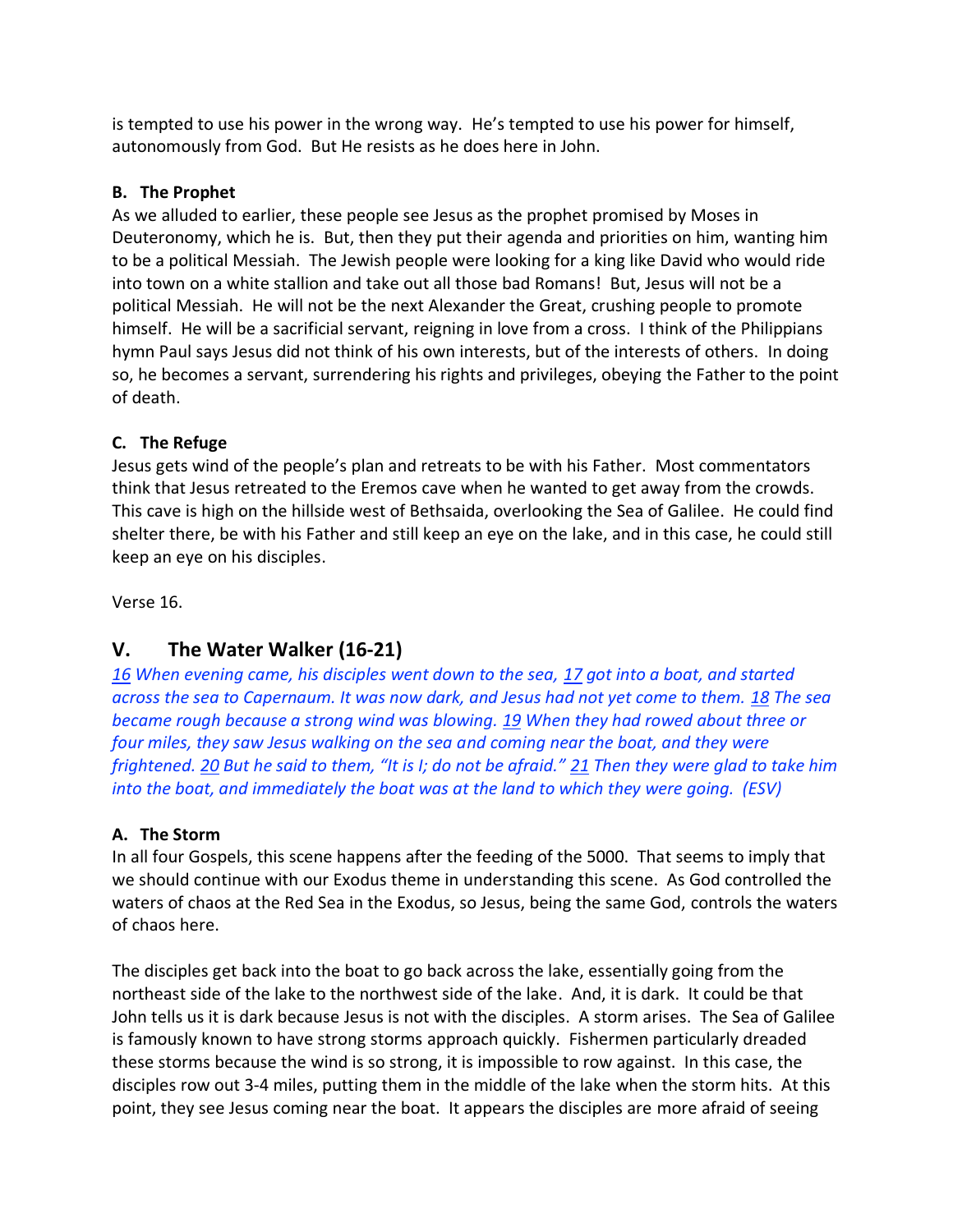Jesus walking on the water than of the storm. Wouldn't you be too? There simply would be only one category to put this experience. Only the creator God has control over creation, and Jesus is standing in that spot.

## **B. The I AM**

Jesus then responds with "I AM." Although this is the normal way to say "it is I" in the Greek, there is nothing normal about this situation. A man is walking on the water! Jesus says he is the same I Am that spoke to Moses from the burning bush, and the same I Am who tells Job that he alone "walks on the waves of the sea" (Job 9:8). Jesus then tells his disciples to not be afraid, the most common exhortation in all of scripture, "Do not be afraid, because I am with you."

And, the scene ends with them taking Jesus into the boat, and them arriving at their destination. Some people take the "immediately" here to mean another miracle happened to get them quickly to land. John doesn't explain what happens here, but I think John is simply saying they safely made it to land.

## **C. The God Who Sees**

The picture that John paints for us here is one of this: the creator God is up on a mountain watching out for us and recognizing our need. As Jesus saw the crowd and saw their need, so he sees the need of his disciples here. He then meets them in their need. His presence is all they need. God's presence is an ever present help in the midst of trouble. He is present with us in the dark moments of our lives. We are not alone. We don't have to fear because he sees us in our needs and meets us there.

## **VI. Reflection: Scarcity vs. Abundance**

## **A. The God of Abundance**

So, what are our takeaways from this amazing story? Well, first of all, Jesus is portrayed here as the God of creation, full of love and compassion, who sees us in our need and wants to provide abundantly for it. He then takes our meager offerings and abundantly provides. And, out of that same abundance of love, he offers his presence to us in the midst of our needs.

Only the God of creation can do these things. And, of course, it makes sense because the Bible begins with a celebration of abundance. Genesis 1 is a song of praise for a God of abundant generosity. This world is well-ordered and good, even very good. God blesses everything in it in every way, saying, "be fruitful and multiply." There is fruitfulness and goodness everywhere. There is no lack of restraint on God's part. He lavishes his goodness and grace and beauty on us and all around us. Later, the Psalmist repeatedly makes clear that we do not have to worry because our good God is utterly faithful and trustworthy.

So, we come back to our original question – am I controlled by an abundance mindset or a scarcity mindset?

## **B. The Test**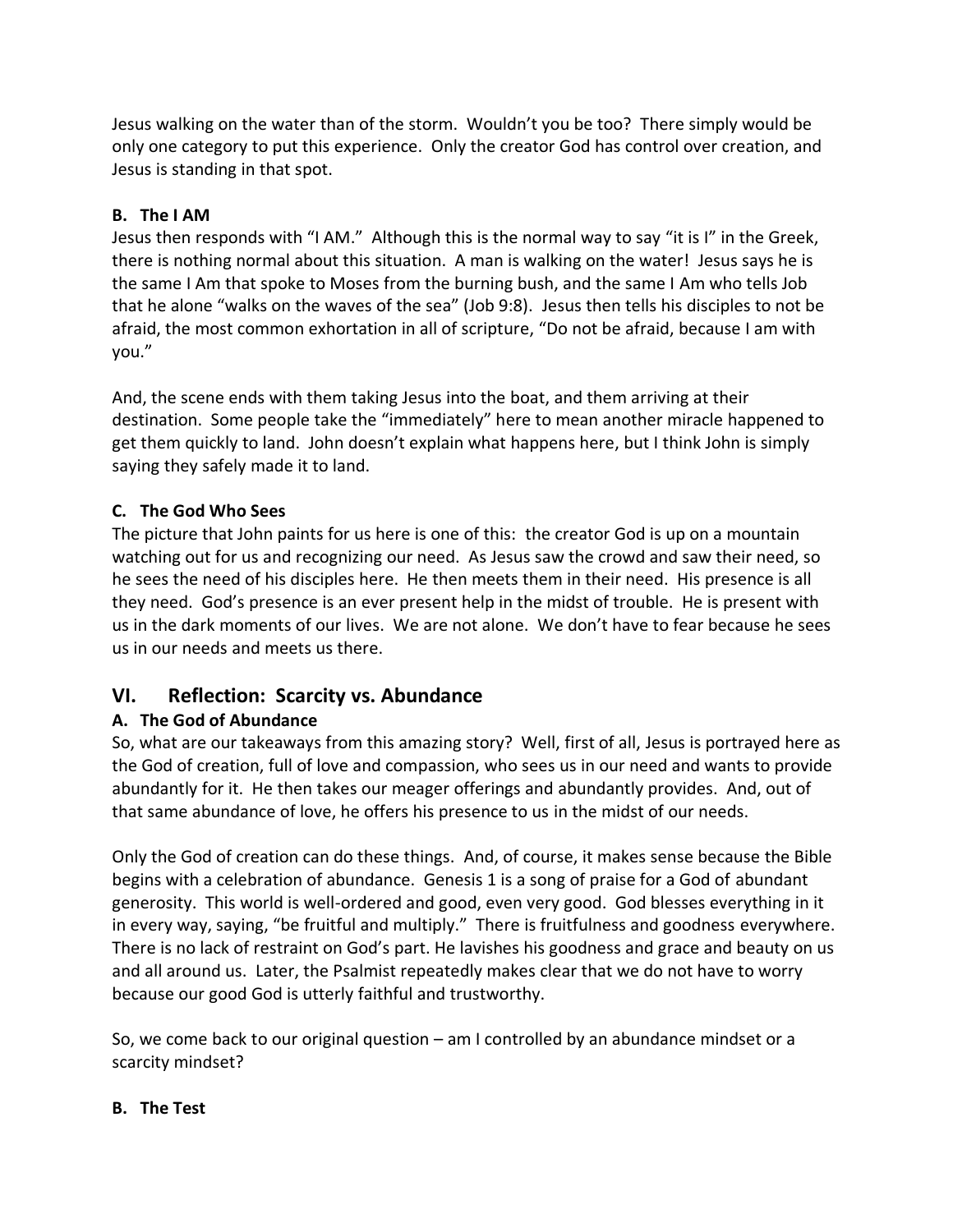In this passage, when Jesus tests his disciples, he is really testing the first inclination of their hearts. What is their first inclination? Is it the God of abundance is here or is it the scarcity of resources? And, they fail.

Jesus then explodes "the myth of scarcity" as Walter Brueggemann calls it. Scarcity is simply a fallacy when in the presence of the God of abundance. It's a myth. Jesus is teaching them and us the truth about abundance. He is teaching us that the father has more than enough provision to go around.

## **C. The Modern World**

But, in the modern world, the "myth of scarcity" dominates and controls our world. There is enough food and money in this world to feed everyone, yet 815 million people lack food. Why? Because we in the west believe there isn't enough to go around. The supply is low, so we need to grasp, cling, selfishly possess and control. We are never satisfied. And, all the while The God of Abundance wants to use little old us in his provision.

## **D. Abundant Generosity**

There is another way to live and it's radically counter-cultural. We can live focused on "the God of abundance is here" modeling his abundant generosity. I can then be overly extravagantly abundantly generous! I can give joyfully and abundantly! I can give radically and extravagantly! I can even give beyond my family, church and favorite charity, after all that's just tribe mentality. I can even give beyond my tribes! I can simply open my hands and give, trusting the God of abundance to meet my needs. There is enough to go around. And, even if we don't have much, like little Sammy, "little is always much in the hands of the God of abundance" (Barclay, 239).

### **E. Abundant Generosity #2**

But, there's more. We can give abundantly in more ways than physical. As Paul says in Ephesians 1, we have been blessed in Christ with *every* spiritual blessing! What would it look like to be abundantly generous with our spiritual riches?

- We've been abundantly blessed with his presence, so we can abundantly bless others with our presence. We can put down our phones and be present with others.
- We've been abundantly loved, so we can abundantly love others, even those not of our tribe. Even those of the other political party.
	- $\circ$  BTW Jesus is on the throne of the universe today. And, he'll be there tomorrow and Tuesday and Wednesday, regardless of what happens Tuesday night. He'll still be on the throne and we don't have to fear. And he is who we give our allegiance to and is our hope.
- We've been shown overly extravagant abundant mercy, so we can show overly extravagant abundant mercy to others.
- We've been given abundant peace. He's made peace with us through his blood shed on the cross, so we can go be peacemakers abundantly and everywhere.